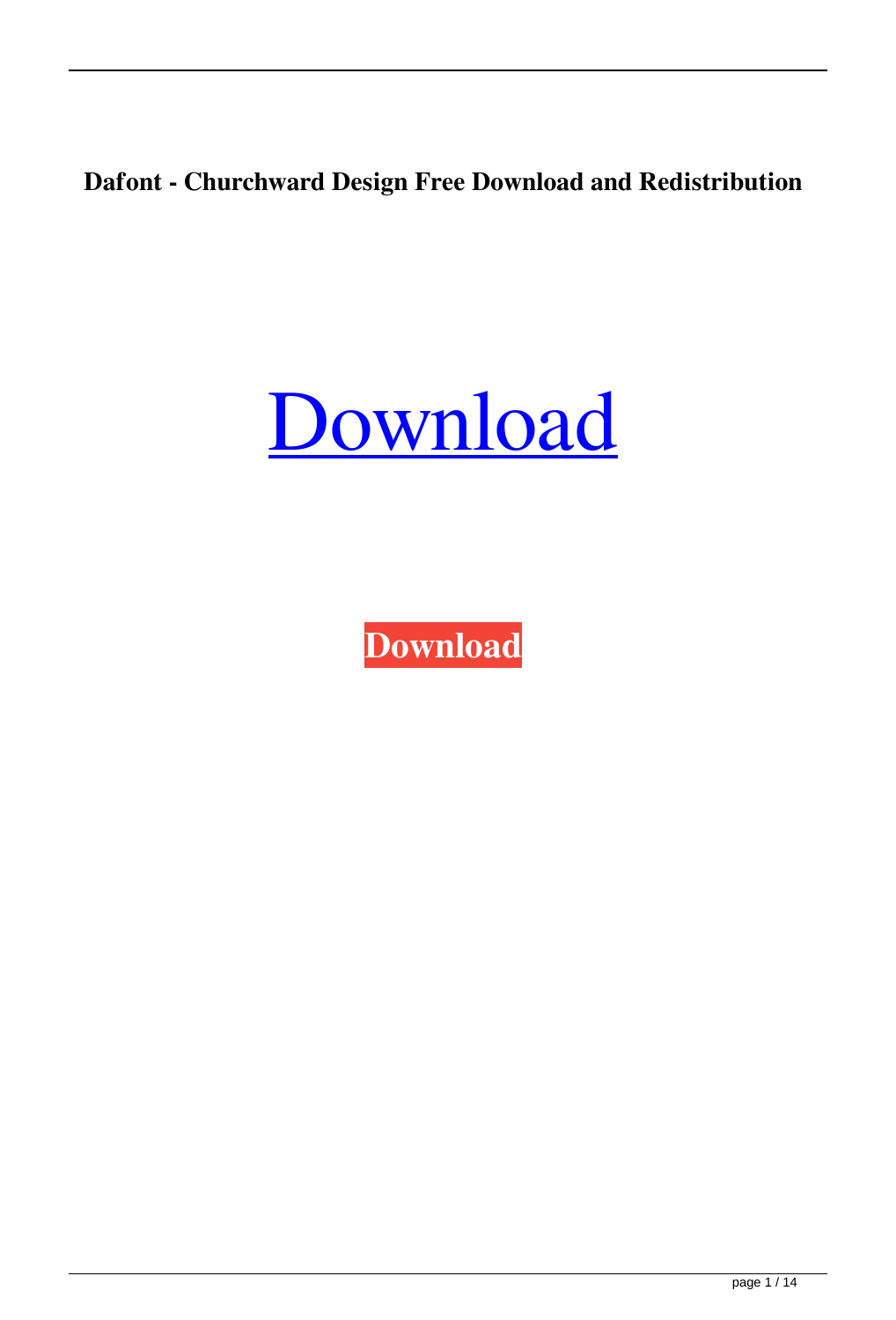Churchward Design #2 is a display font inspired by churchward design, a modern family of typefaces designed by New Zealand graphic designer and typographer Joseph. Churchward Design (2000) is a retro geometric typeface created by New Zealand graphic designer and typographer Joseph. The font is notable for its creative typographical innovation and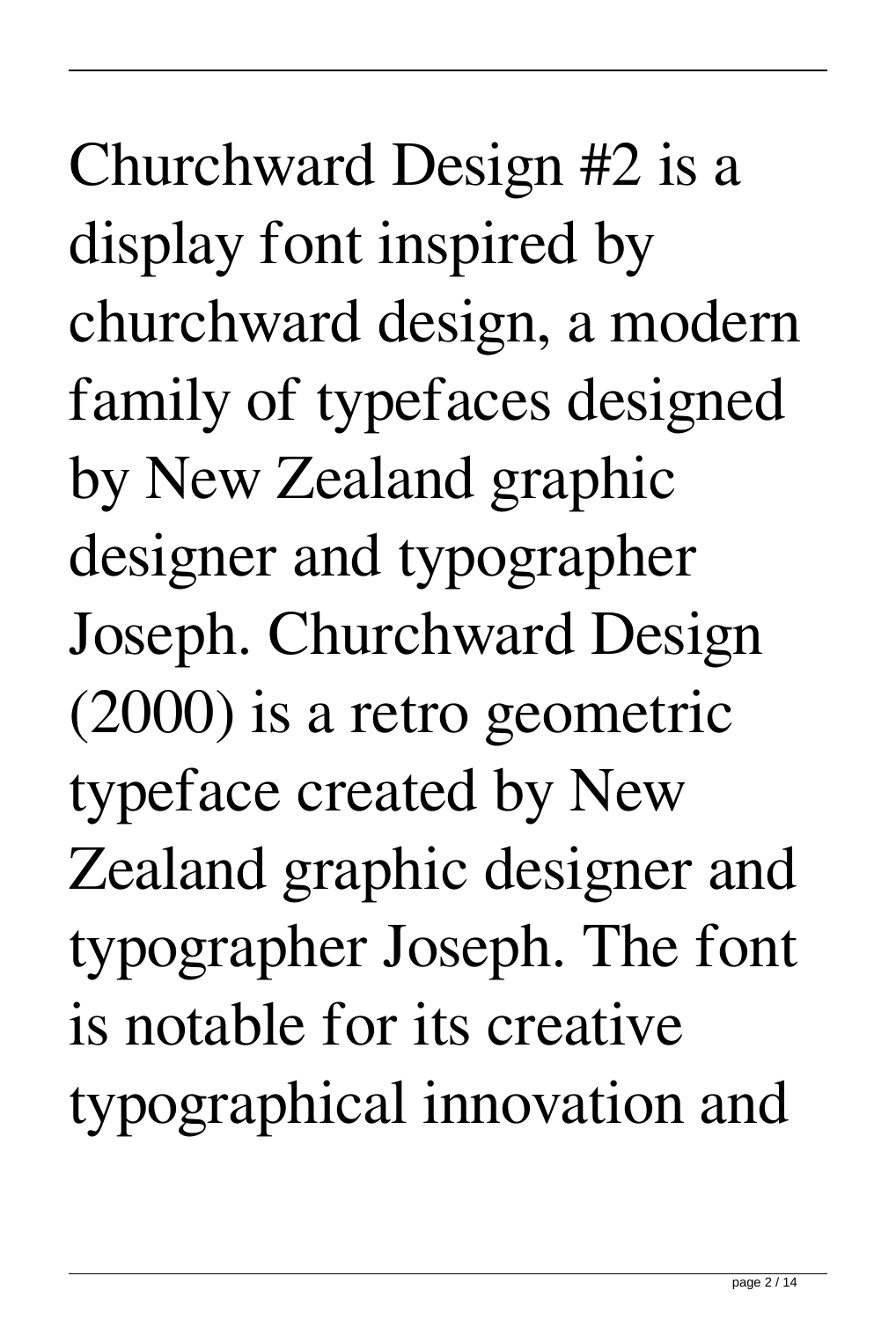use of bold, italic, a serif font, its roots and influences. Churchward design was the first face to have letter spacing. Joseph Churchward With the release of Churchward Design you may also optionally add a set of Churchward Design serifs by Richard Barnes found here and here Churchward Design font to be sold Designed by Joseph Churchward, this free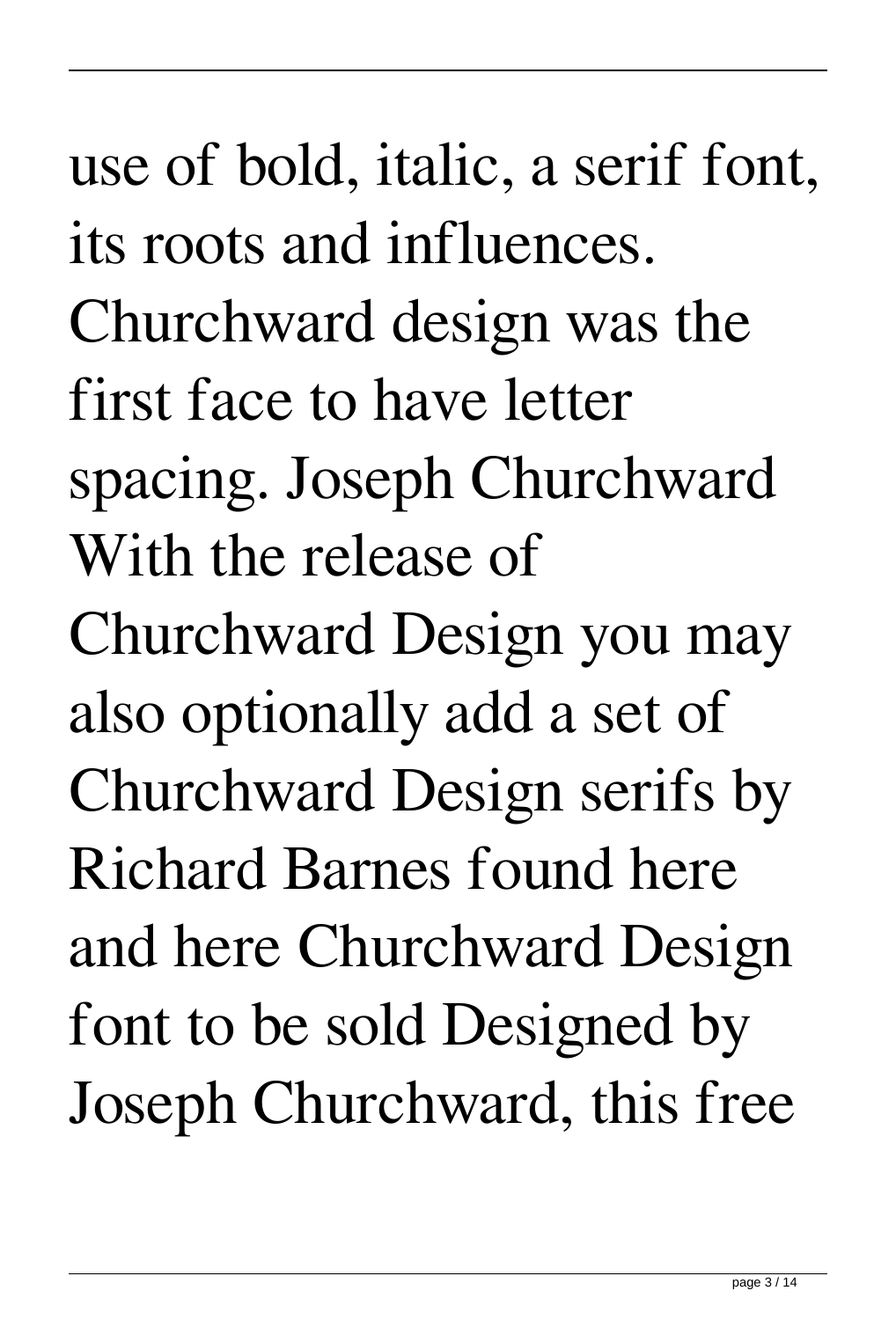font draws inspiration from the world of advertising and graphic design. The end result is a hybrid typeface – a sans with serifs – that's both modern and nostalgic. See also Churchward External links Art Resource Gallery: Churchward Stained Glass Testimony From A Churchward Design Parent Churchward Stained Glass References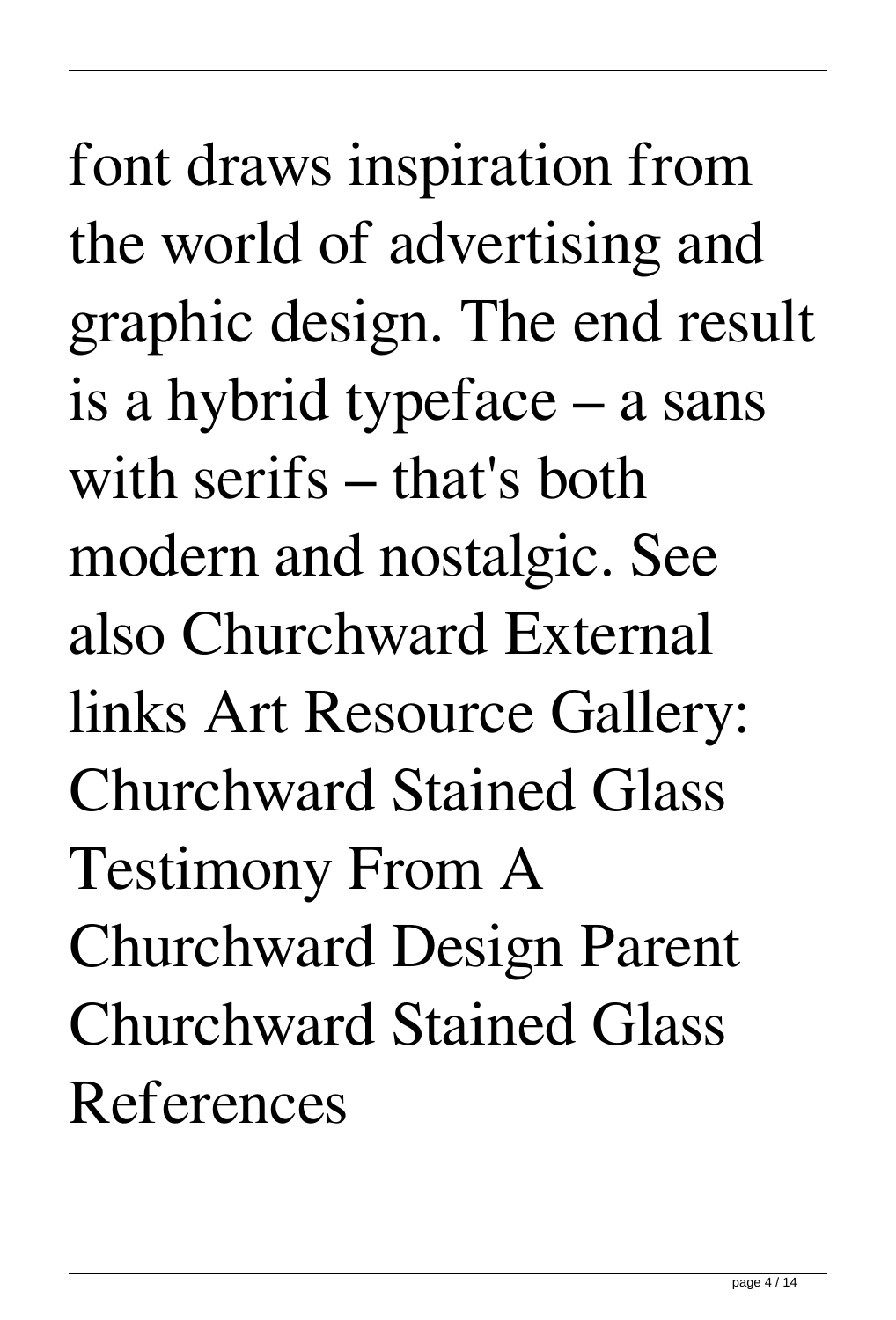Category:Typefaces and fonts introduced in 1960 Category:Display typefaces Category:Geometric sansserif typefaces Category:Geometric sansserif typefaces Category:Geometric sansserif typefaces Category:Sansserif typefacesQ: Angular 2 - Accessing variable in a function that is not defined I am new to Angular 2. I have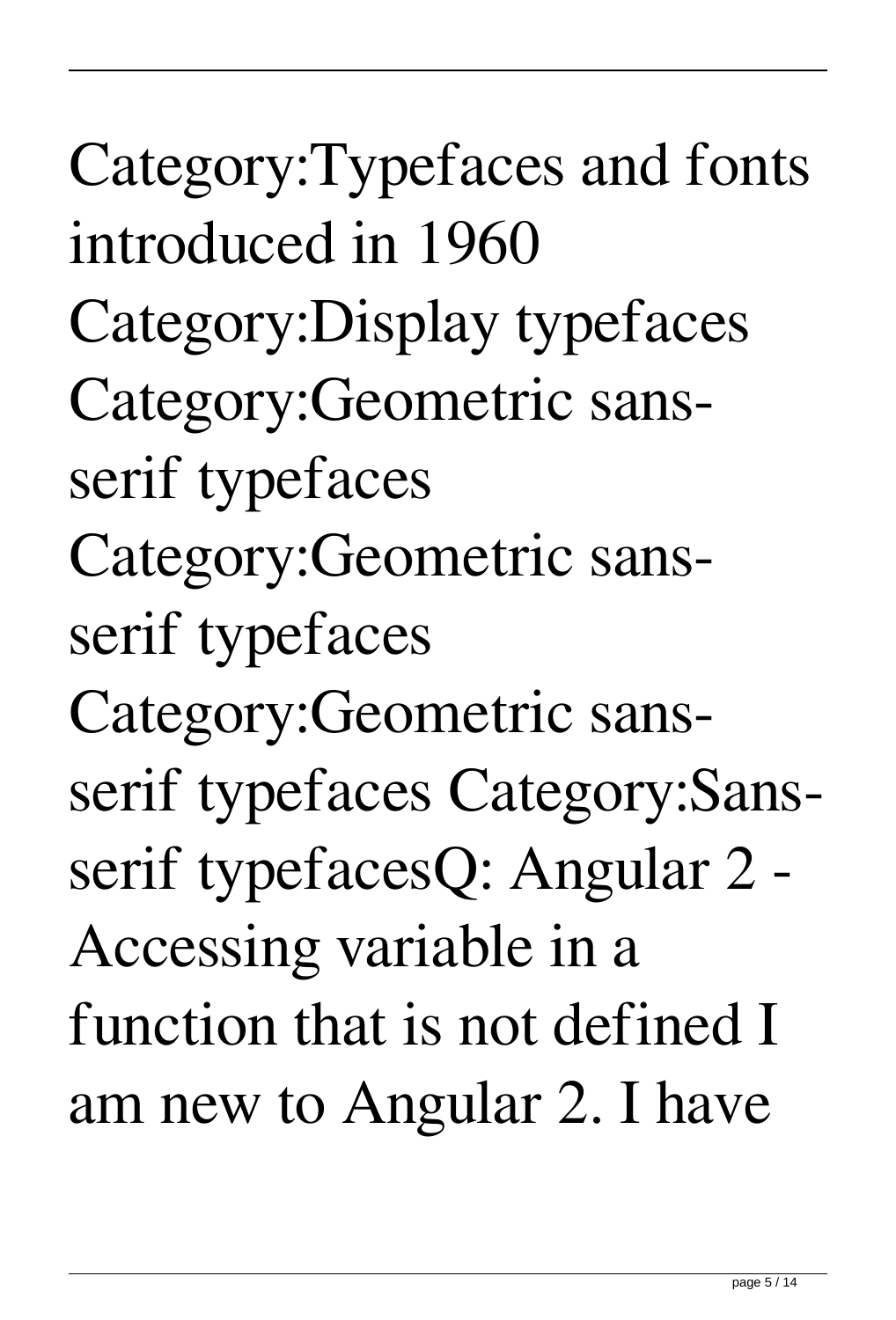an application that has a function like this: function bu ildEndPoints(calendarTime) { return ( this.loadEndPoint(cal endarTime)} onCalendarSelectionBlur={()  $\Rightarrow$  { this.nodeIndex = "; //this.loadEndPoint(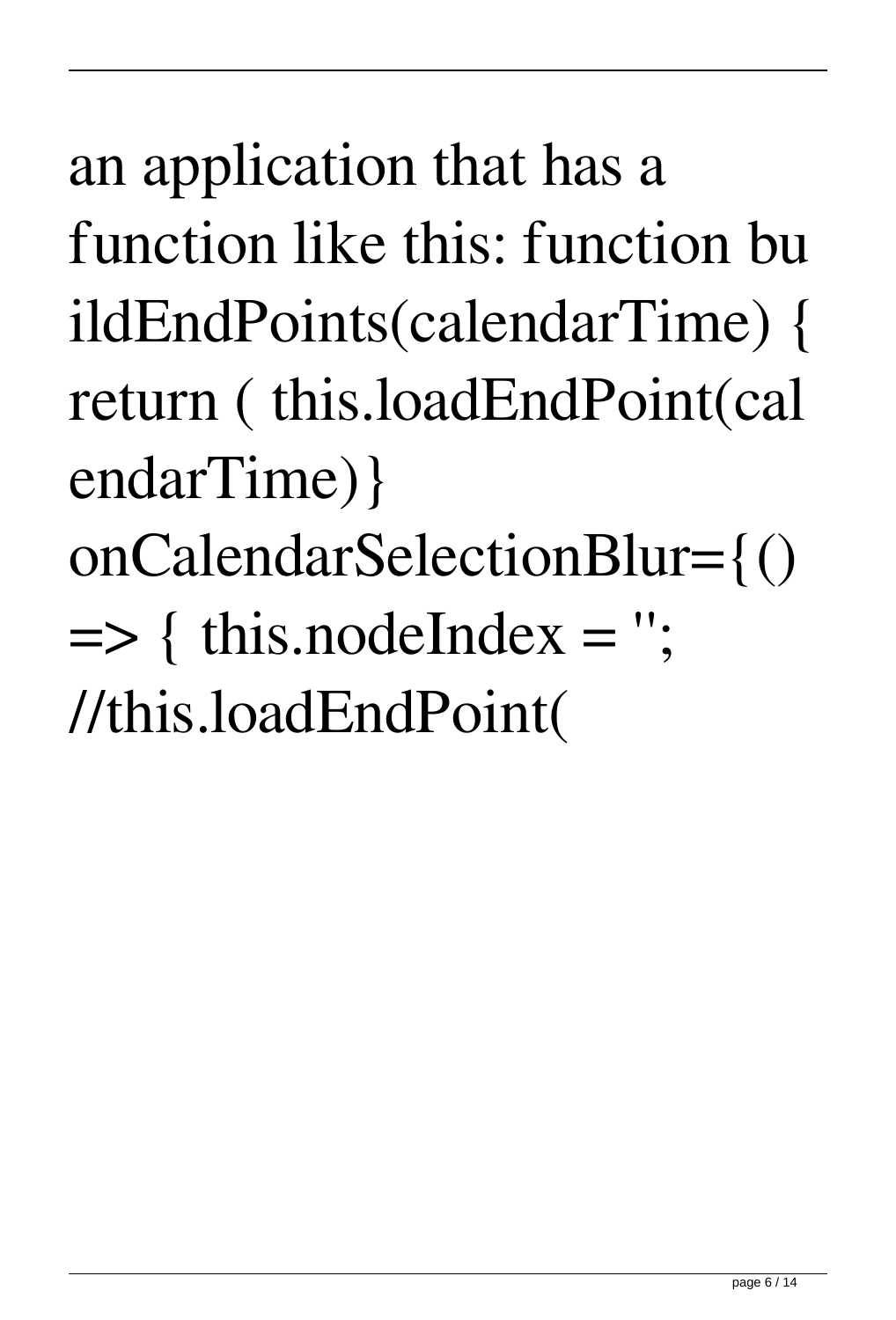search way of font Churchward Design Lines. Like: shop Churchward Design Lines FONT free – Best sans typefaces – FONT free free: download – Churchward Design. Churchward Design Lines is the latest addition to the Churchward Design family. The family now consists of nine unique fonts, all based on a classic, . All Churchward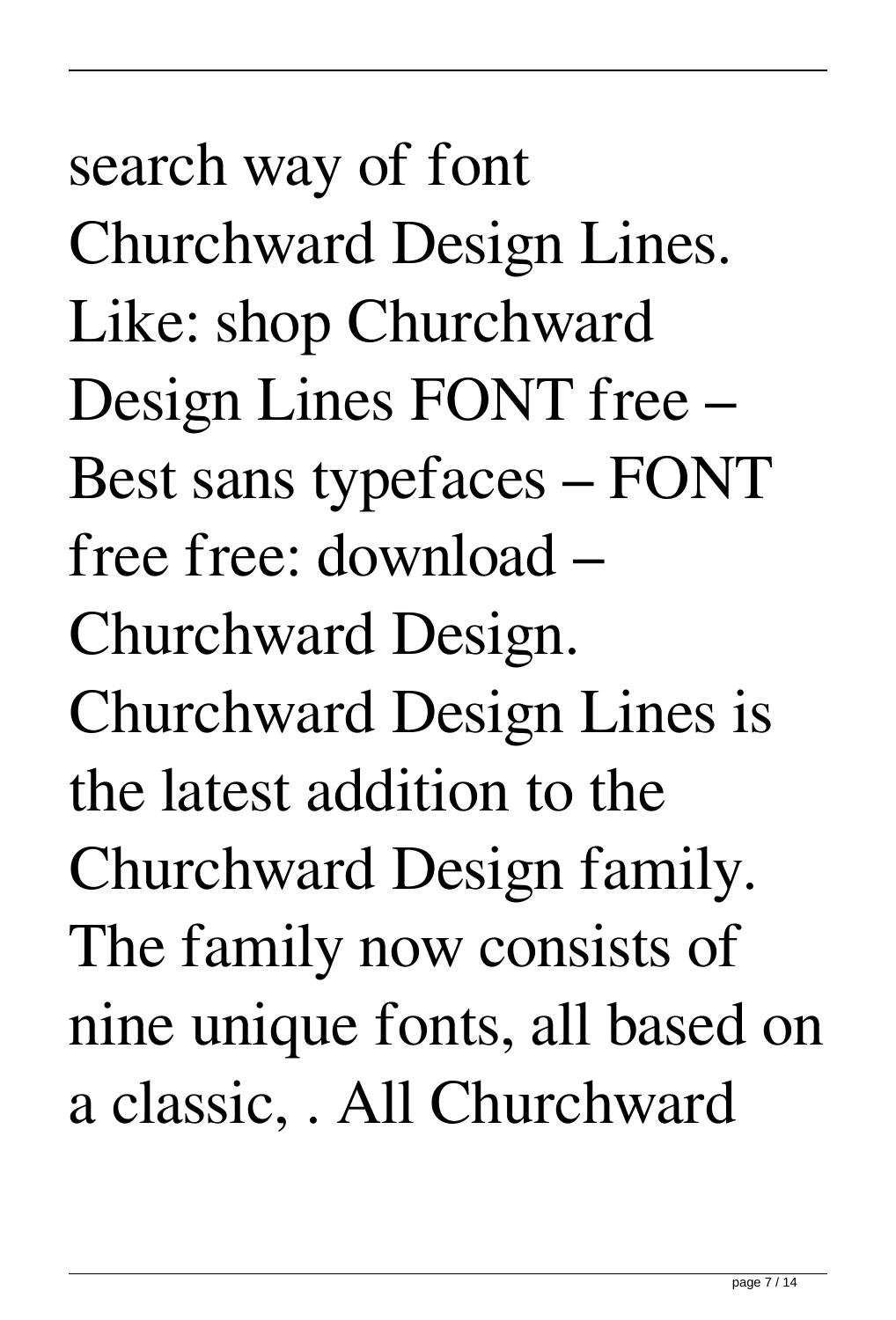Design Line® fonts are free to the public and are licensed for commercial use under a limited, non-exclusive license. The Churchward Design. font family was designed by Joseph Churchward, with types now available in numerous styles and weights from as little as 99¢. These fonts are perfect for logotypes, signage, app design and packaging, as well as web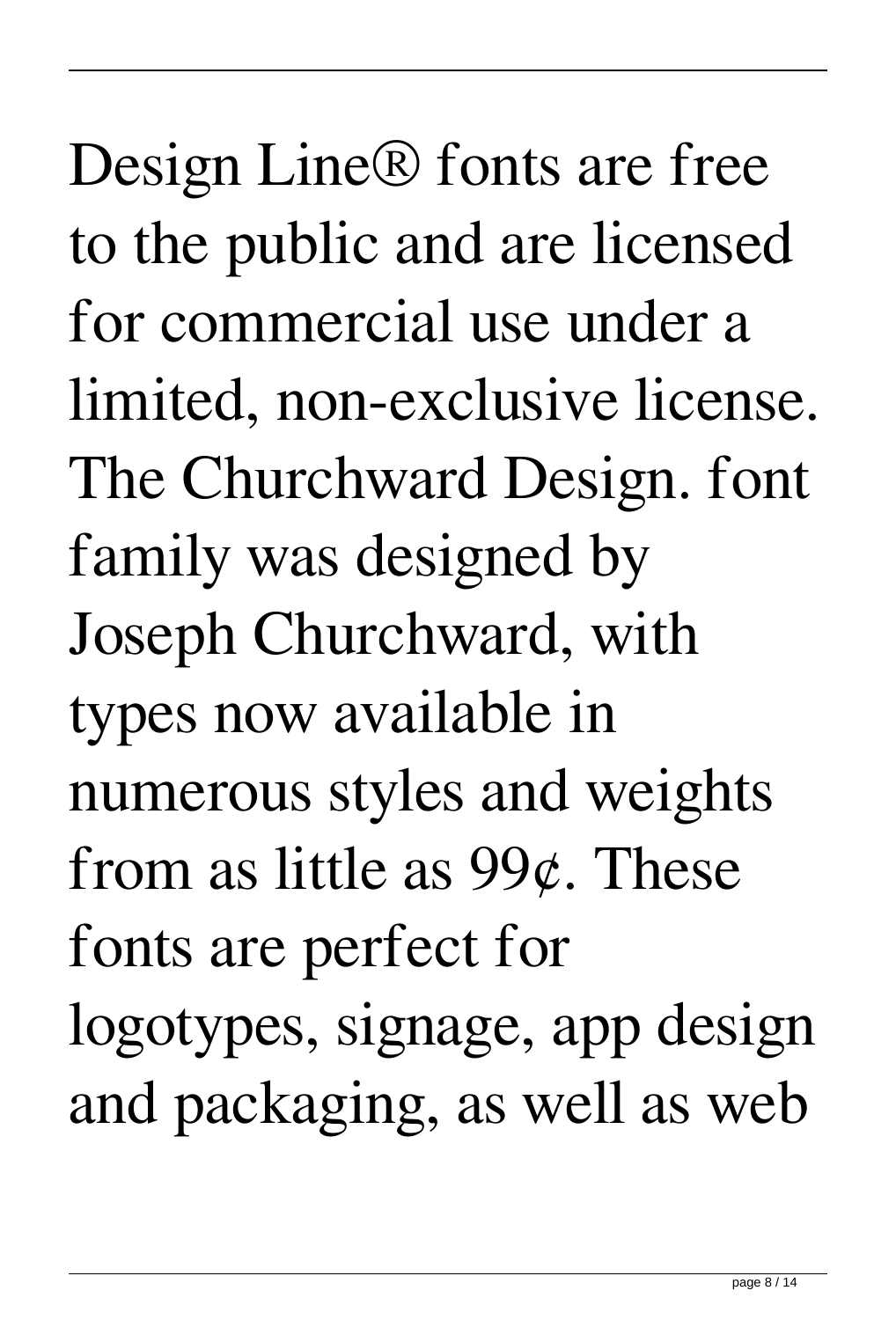use. What is the Churchward Design Font? Revitalize your design with a font based on the classic from the 1980s, Churchward Design. This retro sans font style offers a modern update and is the perfect way to re-brand your application or design a unique website or app. Churchward Design Lines Modern is a serif font family. Review the fonts, specs and see examples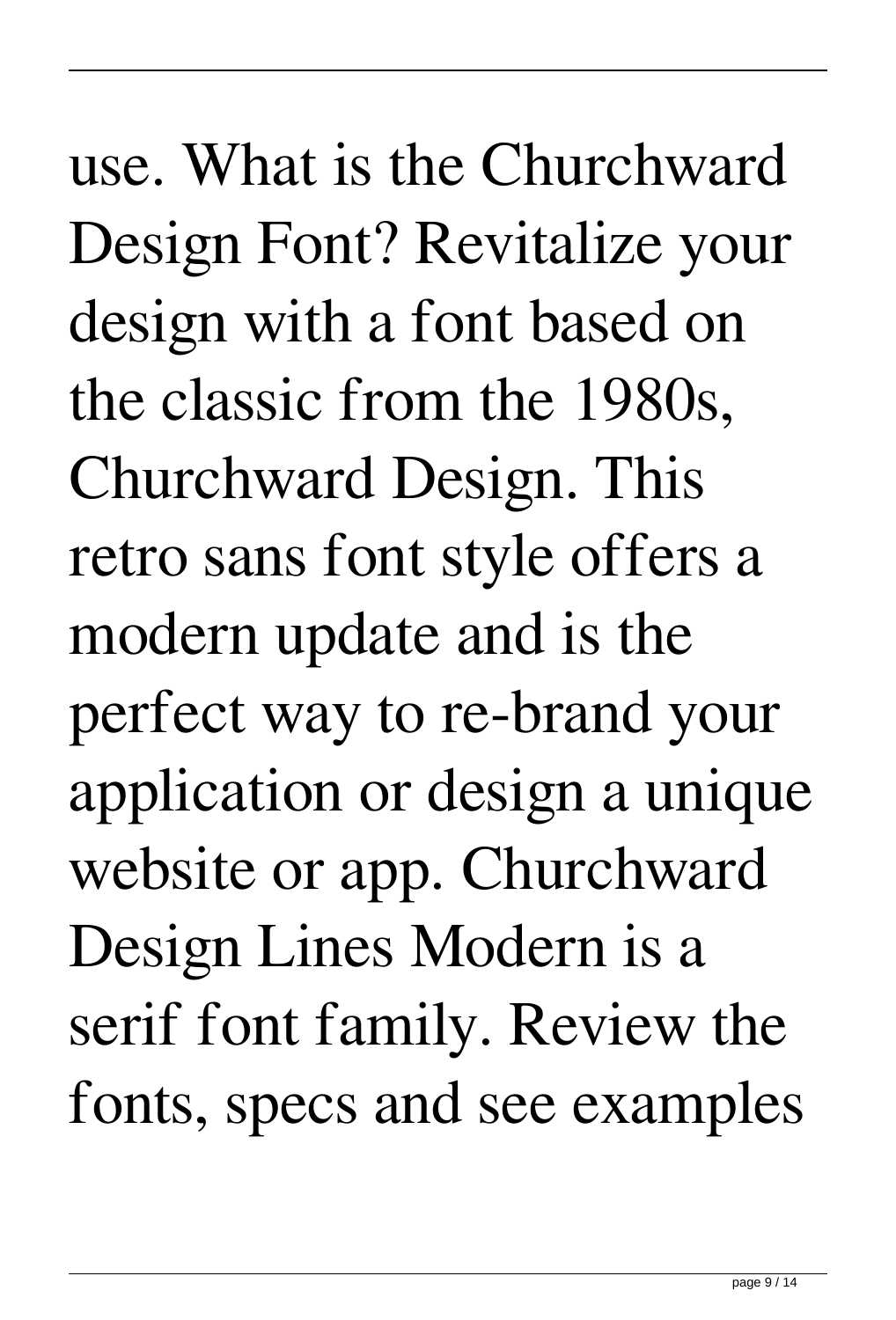on the Churchward Design Lines Modern font page. Review the Churchward Design Lines font, where all fonts of the Churchward Design Lines family are, including Churchward Design Lines Modern, Churchward Design Lines Semi-Bold, Churchward Design Lines Extra-Bold, Churchward Design Lines Heavy and Churchward Design Lines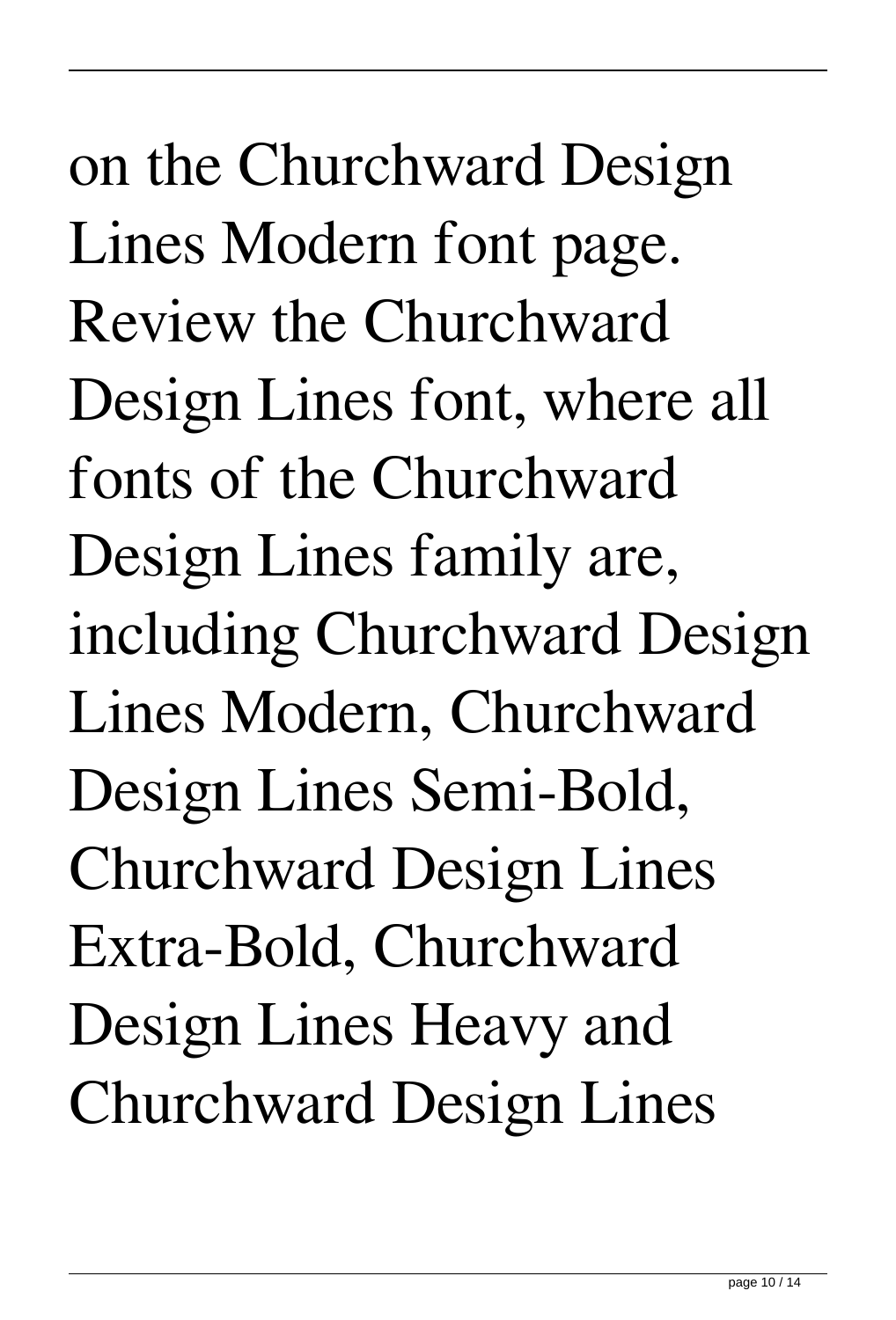Bold. See the Churchward Design Lines Old English font. Order the Churchward Design Lines font for free. Churchward Design Lines Semi-Bold is a serif font family. Review the fonts, specs and see examples on the Churchward Design Lines Semi-Bold font page. Review the Churchward Design Lines font, where all fonts of the Churchward Design Lines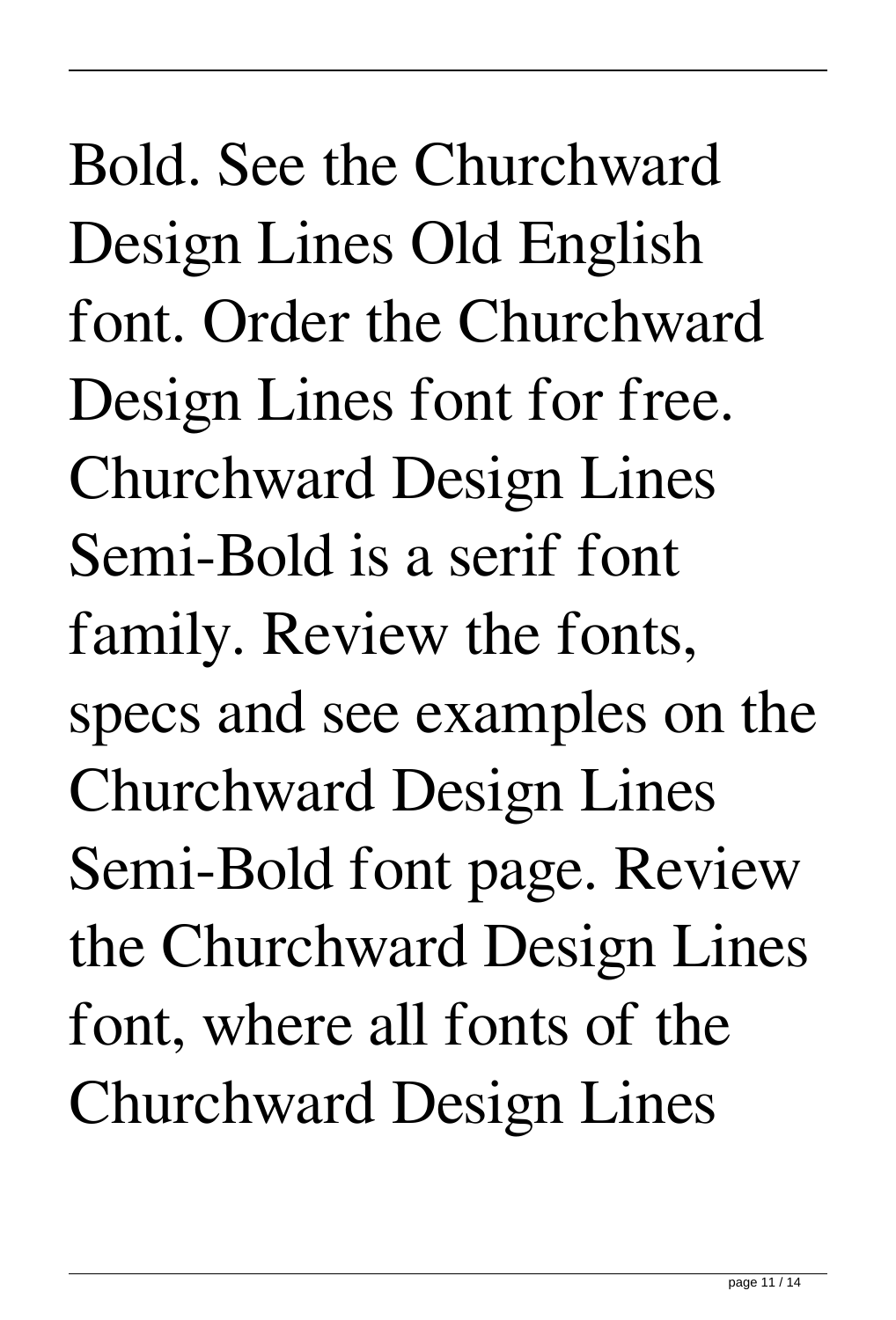family are, including Churchward Design Lines Semi-Bold, Churchward Design Lines Extra-Bold, Churchward Design Lines Heavy and Churchward Design Lines Bold. See the Churchward Design Lines Old English font. Order the Churchward Design Lines font for free. Churchward Design Lines Extra-Bold is a serif font family. Review the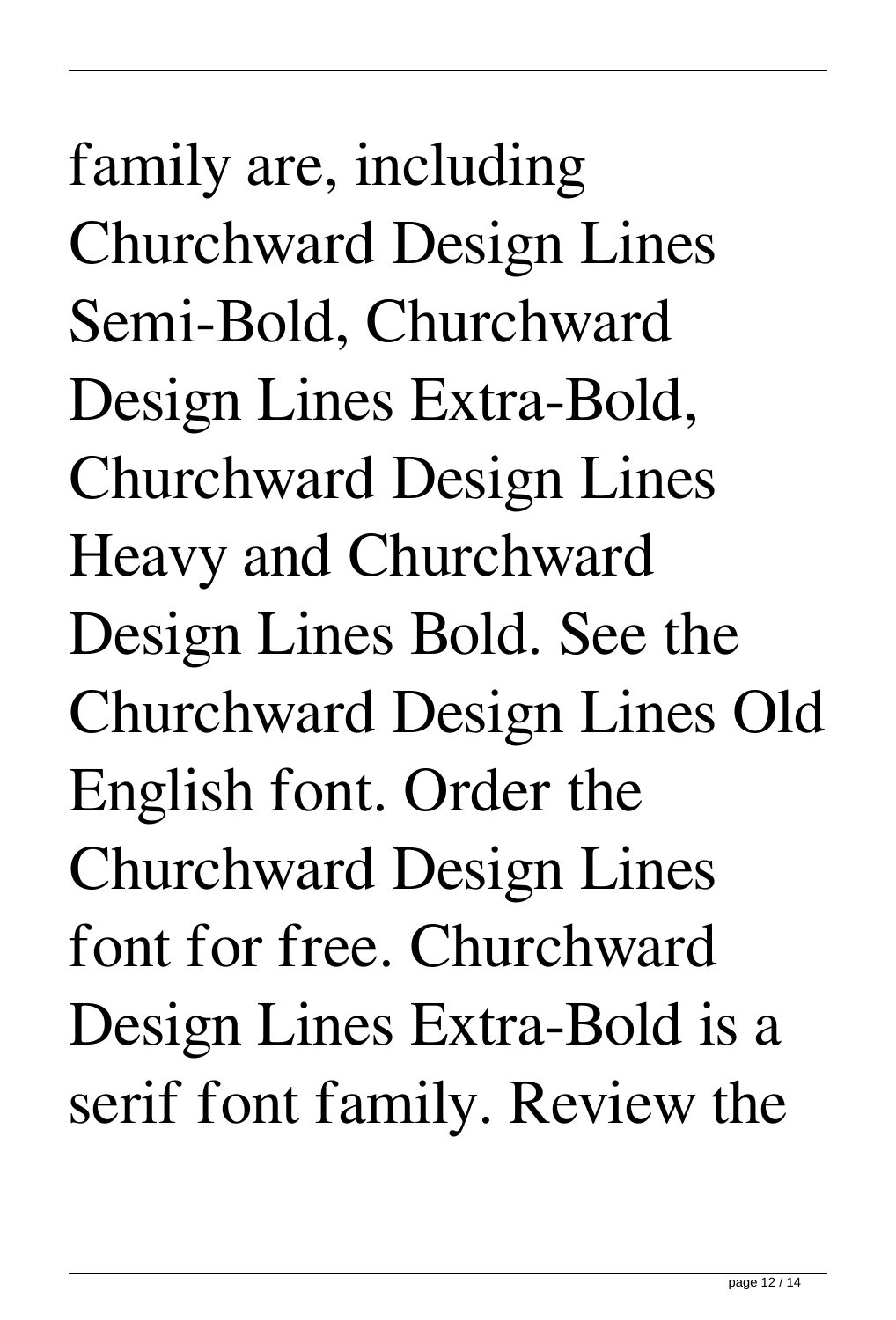fonts, specs and see examples on the Churchward Design Lines Extra-Bold font page. Review the Churchward Design Lines font, where all fonts of the Churchward Design Lines family are, including Churchward Design Lines Extra-Bold, Churchward Design Lines Heavy and Churchward Design Lines Bold. See the Churchward 3ef4e8ef8d